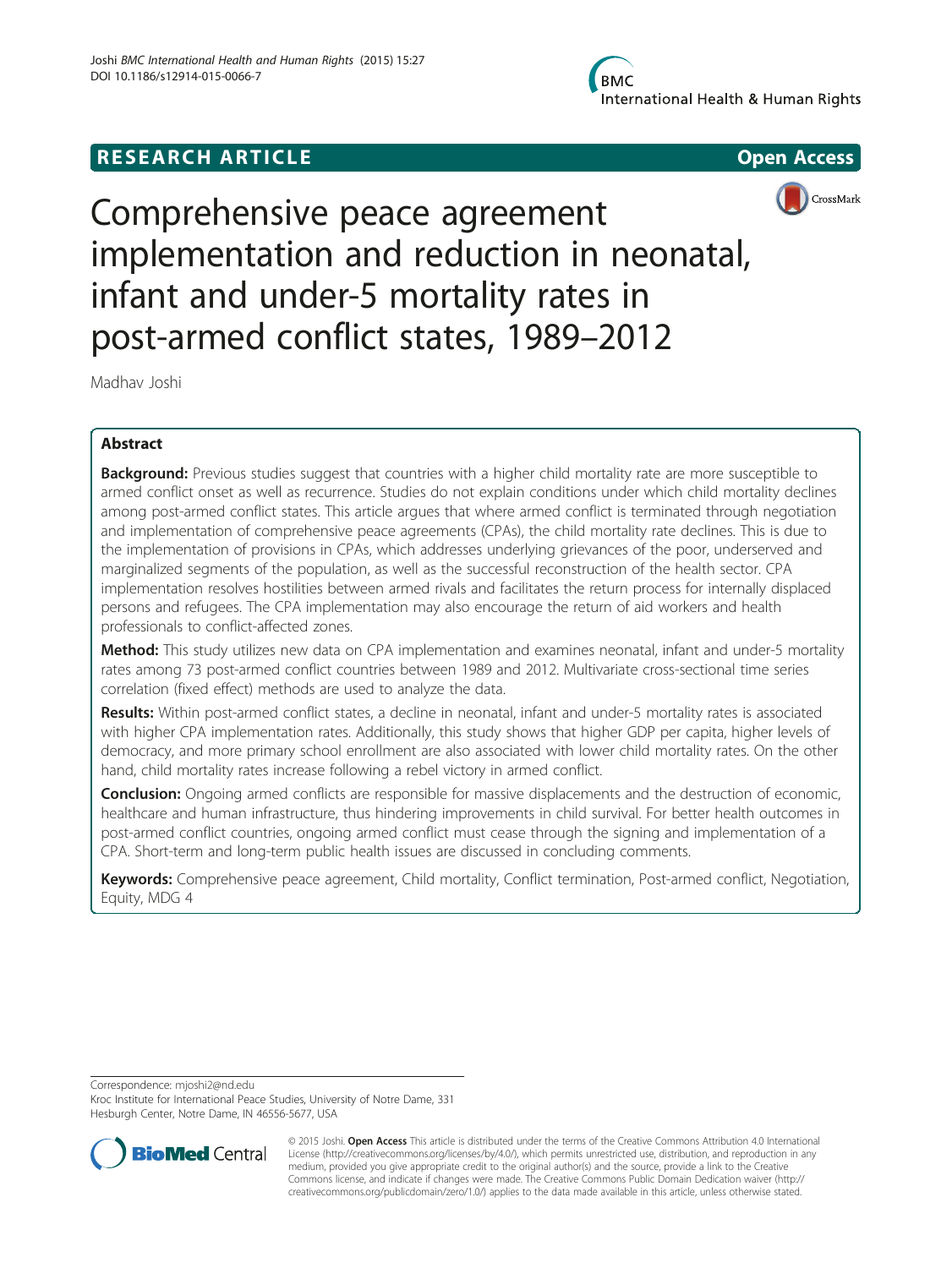## Background

Reducing child mortality rates by two-thirds from 1990 to 2015 is one of the main objectives of the Millennium Development Goals (MDG 4).<sup>1</sup> Progress has fallen short, however, despite the substantial support from various international development forums, donor agencies, and political leaders influential in both international and domestic politics [[1](#page-8-0)–[6](#page-8-0)]. According to the 2014 MDG progress report (p. 25), the goal of reducing child mortality by two-thirds from 1990 levels will take an additional 15 years, that is, until 2028 [\[2](#page-8-0)]. The report suggests that Sub-Saharan African countries in particular, many of which have gone through cycles of armed conflict, are the laggards (p. 26). In fact, the United Nations International Children's Fund (UNICEF) suggests that eight out of the ten countries with the highest child mortality rates are either in armed conflict or considered to be in politically unstable situations [\[3](#page-8-0)]. These recent UNICEF and MDG reports highlight the importance of political stability, noting that reducing child mortality depends on states' abilities to end the cycle of armed conflict and transition out of political fragility.

A reduction in infant mortality is one of the indicators of the overall performance of the health sector, a sector highly influenced by the policy choices the political regime makes. Studies show that democracies consistently have higher levels of public service provisions (i.e. health education) than autocracies [[7](#page-8-0)]. One of the reasons could be that the ruling party's chance to win elections in democracies depends on the successful provision of public goods and services [\[8](#page-8-0)–[10\]](#page-8-0). Regardless of the level of per capita gross domestic product (GDP), the child mortality rate is significantly lower in democracies than in autocracies for the reasons mentioned above [\[8](#page-8-0), [11](#page-8-0), [12\]](#page-8-0).

In the past decade, studies have established that armed conflicts cause breakdowns in countries' healthcare systems [\[13](#page-8-0)–[17\]](#page-8-0). Such breakdowns lead to limited or no access to healthcare facilities. In many instances, postnatal care is nonexistent because trained healthcare professionals are forced to leave the communities they serve. While overall child mortality rates have declined in countries undergoing armed conflict due to shrinking costs of war, low cost health interventions during peacetime, humanitarian interventions, immunization and localized nature of armed conflict [\[18](#page-8-0)], child mortality is consistently shown to be significantly higher among countries undergoing armed conflict [[19\]](#page-8-0). Nicaragua and Eastern Myanmar demonstrate two realities of child mortality and armed conflict. The outbreak of armed conflict in Nicaragua stalled a trend of declining infant mortality rates [\[13](#page-8-0)], and Eastern Myanmar, an area affected by ongoing ethnic conflicts, has a high level of infant mortality [[16, 20\]](#page-8-0). Such negative effects on the public health sector do not disappear immediately after conflict termination. Public health and social science studies have reported that conflict-related deaths and injuries are likely to be observed even after the conflicts are terminated for reasons related to a reduced economic capacity to support public health sector in a post-war context [\[15, 21](#page-8-0)–[23](#page-8-0)]. Other reasons for a higher conflict related deaths and injuries in a post-war period are related to interruptions in access to basic services, availability of healthcare professionals, and conflict caused environmental damages that could give rise to disease and ill health. While studies suggest the significant impact of deaths and disabilities related to armed conflict [\[24\]](#page-8-0), most of these studies do not address the conditions under which societies emerging from the cessation of conflict are performing better in reducing child mortality rates. This study addresses this gap in scholarship by examining the rates of neonatal, infant, and under-5 mortality in relation to the negotiation and implementation of comprehensive peace agreements in 73 post-armed conflict countries between 1989 and 2012. In this study, a post-armed conflict country is a country where at least one conflict or one conflict dyad is coded "terminated" in the Uppsala Conflict Data Program (UCDP) conflict termination data  $[25]$  $[25]$  $[25]$ <sup>2</sup>

## Pattern in neonatal, infant, and under-5 mortality rates

The 2014 MDG annual progress report and other earlier studies suggest a consistent pattern of decline in the infant mortality rate [[3, 5, 26](#page-8-0)]. According to the World Bank data [\[27](#page-8-0)], over the last two decades (between 1989 and 2012), global neonatal deaths declined by 11.7 %, infant mortality by 26.4 %, and under-5 mortality by 39.7 %. Post-armed conflict countries follow the global pattern despite having relatively high mortality rates, but show a slower decline in the neonatal and infant mortality rates. For post-armed conflict countries in the same time period, the neonatal death rate declined by 9.47 %, infant mortality by 24.93 %, and under-5 mortality by 42.17 %. However, two things remain unaddressed. First, post-armed conflict countries are consistently behind the global average in terms of child mortality rates. Second, significant variation exists among post-armed conflict countries, with some countries retaining high rates of child mortality and others seeing a decline in child mortality following conflict.

One reason for this variation is seen in the differences of conflict termination – whether the conflict ends through rebel victory, government victory, or negotiation and implementation of comprehensive peace agreements (CPAs). Between 1989 and 2012, for example, neonatal deaths declined by 12.19 % among post-armed conflict countries that negotiated and implemented CPAs, 2.7 % among countries with rebel victories, and 0.09 % in countries with government victories. The infant mortality rate also showed significant variation. Infant mortality declined by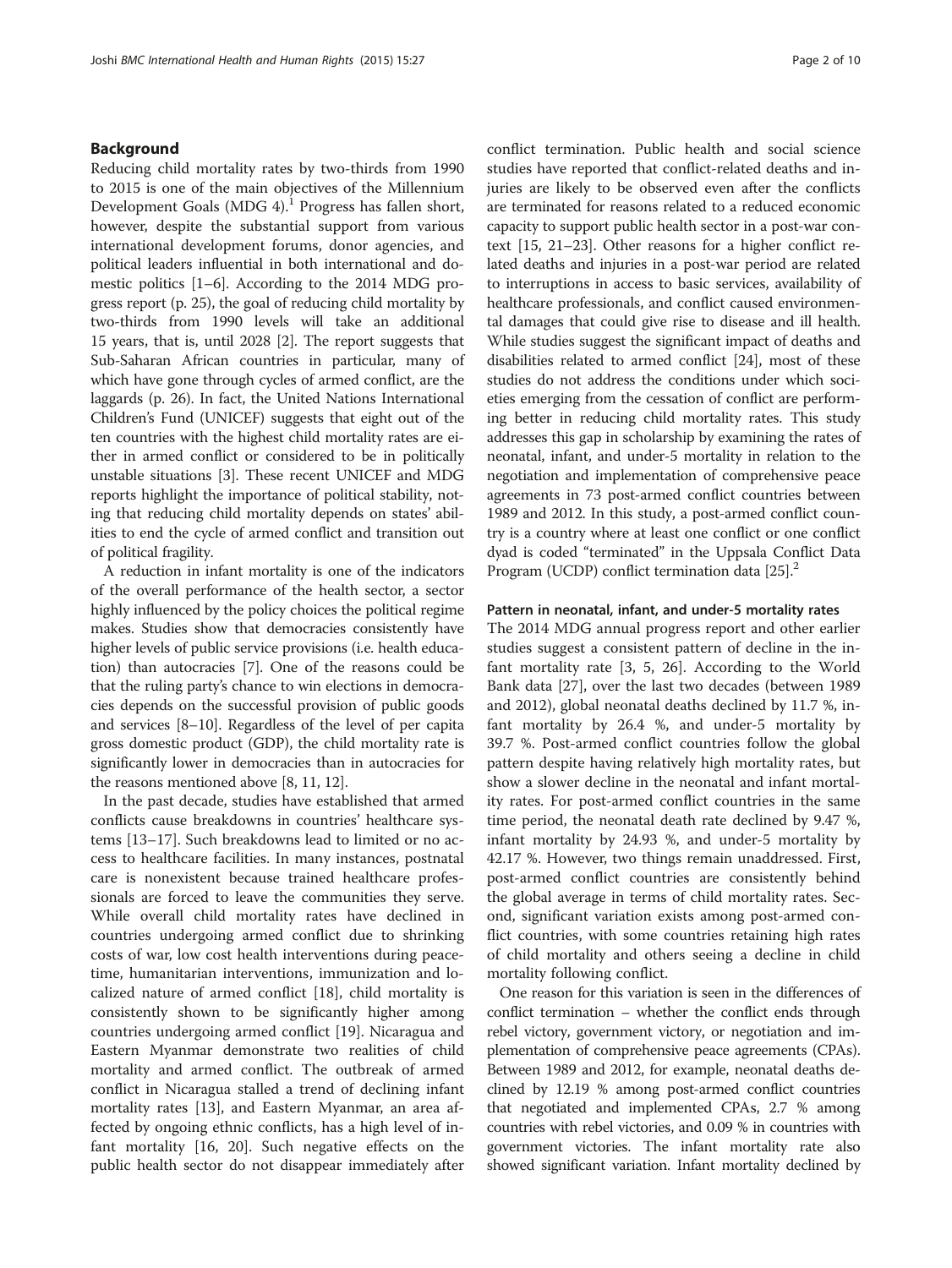40.64 % in countries with CPAs, 14.63 % in countries with a rebel victory, and increased by 1.46 % in countries with a government victory. The pattern of under-5 mortality rate follows, with a decline of 70.01 % for countries with CPAs, 16.82 % for the countries with rebel victories, and an increase of 4.47 % for countries with a government victory. As these rates suggest, post-armed conflict states that negotiated and implemented comprehensive peace agreements consistently performed better in reducing child mortality rates than those that did not.

This study explains child mortality decline among post-armed conflict countries by examining the negotiation and implementation of CPAs. The Peace Accords Matrix (PAM) project defines a CPA as the final agreement negotiated to end intrastate armed conflict that involves (a) major conflict actors in the negotiation process, and (b) substantive issues included in the negotiation [[28, 29](#page-8-0)]. Using this definition, the project identifies 34 CPAs negotiated in 31 countries between 1989 and 2012. The project identifies 51 different provisions in a CPA, categorized under six different clusters. Most of the provisions are designed to provide more access for excluded groups (rebel groups and their constituencies) to state power and resources. This access is increased by implementing reforms in government institutions and the security sector, guaranteeing rights to minorities, women and children, and ensuring the socio-economic development of impoverished regions (focusing on infrastructure building and improving the delivery of public services).

Implementation of reforms outlined in CPAs can directly impact child mortality rates. Child mortality rates are disproportionately high in armed conflict countries because of the destruction of healthcare infrastructure (including hospitals and healthcare facilities), security threats to health professionals, and the displacement of populations and health service providers. In conflict zones, health delivery is often politicized and difficult to provide effectively due to the fear of reprisals by rebels or state forces. After the CPA is signed, however, armed hostility may cease, thus facilitating the return of internally displaced persons (IDPs) and refugees. Implementing security sector-related reforms in CPAs might mitigate future violence and increase the chance of a lasting ceasefire [[29](#page-8-0)]. As a result of an improved security environment, health professionals and aid workers may also be encouraged to return.

By implementing CPA provisions, post-armed conflict countries can also improve institutional capacities which may increase an excluded group's access to state power and resources. Implementing socio-economic provisions in CPAs may help to rebuild damaged or destroyed infrastructure, and improve service delivery in marginalized or excluded areas. Marginalized populations tend to support rebel uprisings, so addressing their grievances is

critical to avoid future conflict. In Mozambique, for example, the government prioritized the rehabilitation of the health network and return of health services to previously closed and underserved areas under the control of the rebel group, RENAMO (Resistência Nacional Moçambicana) [\[30](#page-8-0)].

All governments respond to the needs of the poor and marginalized segments of the population to varying degrees. However, post-armed conflict governments face a particular challenge. These governments have to make sure that the underlying grievances of the marginalized segments of the population are addressed so that there is no incentive for them to join rebel movements or return to violence. The government has to demonstrate its commitment to a sustainable peace, and the best way to demonstrate its commitment to peace is through implementing provisions negotiated in the CPA. Therefore, countries that negotiate and implement CPAs at a higher rate will be more likely to improve health infrastructure, decrease security threats for health workers, increase opportunities for the return of IDPs and refugees, and increase institutional capacities. All of these factors lead to a declining child mortality rate. In countries where parties did not sign CPAs, inequality persists and grievances of those without access to power or resources mostly remain unaddressed. A decisive government or rebel victory may still lead to a decline in child mortality rates if the post-armed conflict government successfully eliminates the threat of violence, prioritizes the rebuilding of hospitals and health posts shattered during the conflict, and incentivizes healthcare professionals to return to work. These one-sided victories (government or rebel), however, may lead the party in power to focus on a security buildup at the expense of delivering services, as seen in post-2009 Sri Lanka. The victorious side (either government or rebel) may also support exclusionary policies as a way to safeguard their constituencies' interests.

## Method

## Post-armed conflict cases

Empirical analysis includes 73 post-armed conflict countries with 173 conflict terminations between 1989 and 2012.<sup>3</sup> An additional file shows list of post-armed conflict countries [see Additional file [1\]](#page-8-0). This sample includes 31 countries that negotiated and implemented CPAs. Post-armed conflict countries are identified by using the armed conflict data from the Uppsala Conflict Data Program [\[31\]](#page-8-0).

The dependent variable is the natural log transformation of annual neonatal, infant, and under-5 mortality rates using data from the World Bank's World Development Indicators [\[27](#page-8-0)]. Distributions in the mortality rates data are more likely to be skewed and therefore the natural log transformation is used.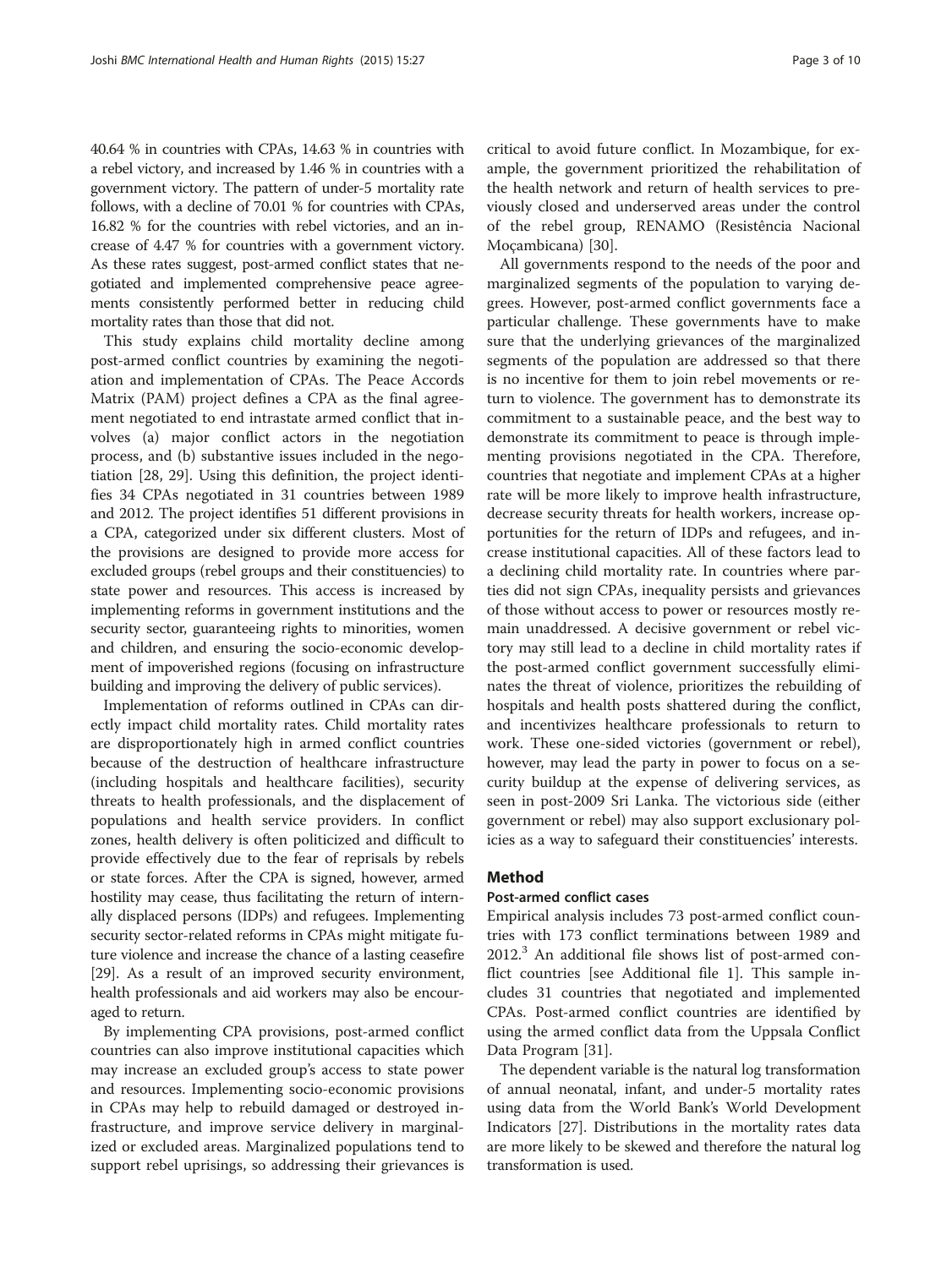Multivariate cross-sectional time series correlation (fixed effect) methods are used to analyze the data. The main explanatory variable is the comprehensive peace agreement (CPA) implementation rate, which provides insights on the fulfillment of peace agreement commitments such as ceasing hostilities, institutional and security sector reforms, guarantees of various rights, and socio-economic development measures [[29](#page-8-0)]. In the data, the level of implementation is coded by using the ordinal measure: "no implementation" (coded "0"), "minimum" (coded "1"), "intermediate" (coded "2"), or "full" (coded "3"), for each provision for the first ten years of implementation.<sup>4</sup> These ordinal implementation scores for the negotiated provisions are used to generate a CPA implementation rate variable. The implementation rate is derived from dividing the sum of the actual implementation value for all provisions by the highest possible score for implementing all provisions in the CPA, and multiplying the results by 100. For example, Liberia's 2003 Accra Peace Agreement has 27 different provisions. If every provision in the accord was fully implemented in 2003, the highest possible sum of the implementation value would be 81 or (27\*3). The sum of the actual implementation value is 34, which therefore yields a rate of 41.98  $((34/81)*100)$ . For all of the CPA cases that marked the tenth year of implementation in 2002, the implementation rate at year 10 was carried over until 2012. For countries that did not sign a CPA, this variable is coded "0."

Given the collaborative nature of conflict resolved through peace agreements, one may assume health needs are prioritized as a way to address grievances surrounding inequalities. A decisive victory may also lead to positive health benefits, because while the group in power may prioritize other issues, like general economic development and welfare policies, these policies may also lead to lower infant mortality rates. Therefore, different types of conflict termination are controlled in the analysis [\[25\]](#page-8-0). Using conflict termination data, four binary variables are generated in the analysis: terminated in a peace agreement, terminated in a government victory, terminated in a rebel victory, and low activity. "Low activity" serves as the reference category variable.<sup>5</sup> Similarly, no matter the types of conflict termination, healthcare system recovery is likely to take significant time. Improvement in the healthcare system may be more noticeable a few years after termination since improvement will require initiation and implementation of related reforms in the post-conflict years. To capture this time lag, the analysis controls for the first 5 years of peace. This variable captures time for things to settle out once the conflict terminates. This variable is coded as a binary variable.

Since previous studies suggest a negative effect of ongoing armed conflict on overall future health performance [[19](#page-8-0), [21](#page-8-0)–[24](#page-8-0)], the analysis controls for ongoing conflict with a binary variable and data from the Uppsala Conflict Data Program [\[32](#page-8-0)]. The same data source is used to control for the duration of the conflict. The severity of the conflict can have lingering effects on public health [[21](#page-8-0), [23](#page-8-0)] and therefore, the cumulative deaths variable (derived from the lowest estimate of battle related deaths from the UCDP data) is used in the analysis as a control for conflict severity and its effects on the population [\[32, 33](#page-8-0)]. Physical healthcare infrastructure can also be the target of a military campaign in territorial conflicts, if healthcare facilities are used as sanctuaries or if service deliveries are controlled by the rebel groups. As a result, child mortality patterns might be different in territorial conflicts compared to other types of conflict. Therefore, the analysis includes a control for territorial conflict with a binary variable [[31](#page-8-0)].

Prior studies have suggested that a democratic regime has better redistributive policies than a non-democratic regime, with variation depending on income levels [\[7](#page-8-0)–[11](#page-8-0)]. Analysis performed in this study controls for democracy by using the executive constraints (XCONST) variable in Polity 2 data [\[34\]](#page-8-0). Secondly, a higher national income is significantly related to a lower infant mortality rate [[35](#page-8-0)]. Therefore, GDP per capita (at a constant 2005 value) is controlled in the analysis by using the World Bank data [[27](#page-8-0)]. An increase in educational attainment is also associated with a decline in child mortality [\[21, 23, 36, 37](#page-8-0)]. The World Bank data [\[27\]](#page-8-0) is therefore used to control for overall primary school enrollment. Government expenditure on healthcare is also controlled for with data from the World Bank [\[27\]](#page-8-0). All of these variables are lagged by a year. Descriptive statistics for variables used in analysis are presented in Table [1.](#page-4-0)

## Results and discussion

Table [2](#page-5-0) presents results from three different model specifications: neonatal mortality, infant mortality, and under-5 mortality. In the first models for each group, the CPA implementation rate is used with three different armed conflict-related variables: war duration in days, cumulative deaths in conflict, and whether the conflict was territorial. Model 2 excludes war duration in days and cumulative deaths in conflict, but includes additional armed conflict-related variables (e.g. government victory, rebel victory) and controls for executive constraints, GDP per capita, and primary school enrollment. Model 3 is the full model that includes all armed conflict-related variables introduced in Models 1 and 2 along with government expenditure on the health sector and the first 5 years of peace variables.

From the analysis presented in Table [2](#page-5-0), the CPA implementation rate is consistently significant and negatively related to the child mortality rates. This supports the argument that countries that have negotiated and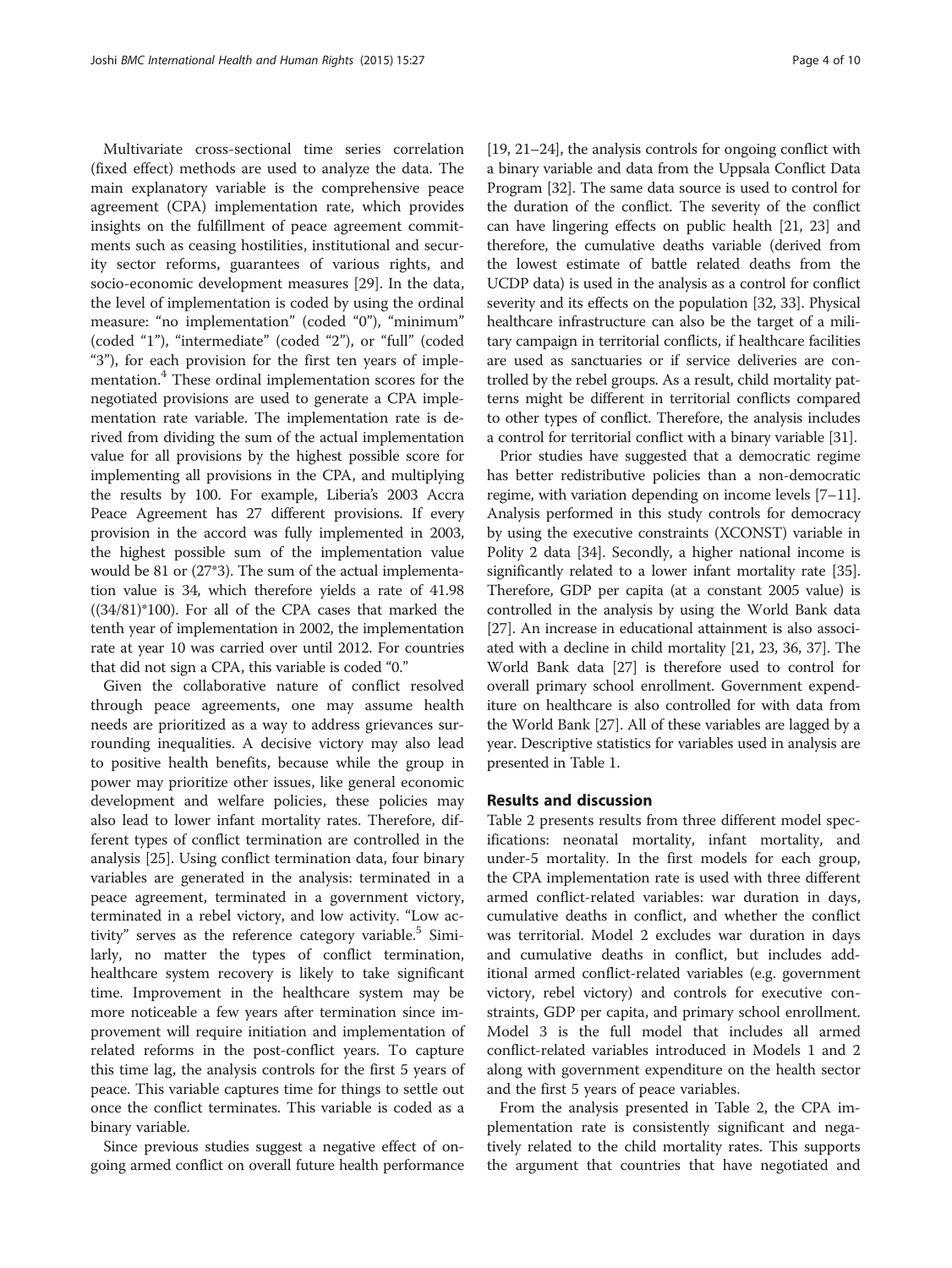<span id="page-4-0"></span>

|  |  | <b>Table 1</b> Descriptive statistics |  |
|--|--|---------------------------------------|--|
|--|--|---------------------------------------|--|

| Variable                                           | Obs. | Mean   | Std. Dev. | Min.  | Max.     |
|----------------------------------------------------|------|--------|-----------|-------|----------|
| Neonatal mortality rate (log)                      | 1351 | 3.063  | 0.732     | 0.742 | 4.072    |
| Infant mortality rate (log)                        | 1359 | 3.685  | 0.866     | 1.194 | 5.109    |
| Under-5 mortality rate (log)                       | 1359 | 3.980  | 0.979     | 1.435 | 5.745    |
| CPA implementation rate $_{t-1}$                   | 1359 | 21.707 | 33.921    | 0.000 | 95.830   |
| Rebel victory $_{t-1}$                             | 1287 | 0.082  | 0.275     | 0.000 | 1.000    |
| Government victory <sub>t-1</sub>                  | 1287 | 0.148  | 0.356     | 0.000 | 1.000    |
| Peace $accord_{t-1}$                               | 1287 | 0.430  | 0.495     | 0.000 | 1.000    |
| Ongoing conflict <sub>t-1</sub>                    | 1359 | 0.363  | 0.481     | 0.000 | 1.000    |
| Territorial conflict                               | 1360 | 0.324  | 0.468     | 0.000 | 1.000    |
| GDP per capita $\times$ 1000 (2005) <sub>t-1</sub> | 1283 | 2.998  | 5.754     | 0.500 | 40.452   |
| Executive Constraint <sub>+-1</sub>                | 1359 | 0.503  | 0.500     | 0.000 | 1.000    |
| Primary enrollment $(100,000)_{t-1}$               | 1088 | 61.961 | 175.924   | 0.306 | 1400.000 |
| First 5 years of peace                             | 1360 | 0.477  | 0.500     | 0.000 | 1.000    |
| War duration in months                             | 1353 | 61.232 | 135.247   | 0.033 | 1568.121 |
| Cumulative deaths in conflict $\times$ 1000        | 1354 | 15.590 | 35.605    | 0.020 | 235.666  |
| Health Exp.(% Govt. Spending) $t_{t-1}$            | 1102 | 9.838  | 4.719     | 0.000 | 42.378   |

implemented CPA provisions have better performances in reducing neonatal  $[p < 0.05]$ , infant  $[p < 0.001]$ , and under-5 mortality rates  $[p < 0.001]$ . These findings hold after controlling for various factors likely to impact the overall performance of the health sector, including the government expenditure on the health sector.

Among armed conflict and termination-related controls, rebel victory leads to higher neonatal  $[p < 0.001]$ , infant  $[p < 0.001]$ , and under-5 mortality rates  $[p < 0.001]$ , whereas a termination either through government victory or a peace accord has no significant effect. These findings establish that the positive effects of a peace agreement on child survival rates are evident only when the agreement is comprehensive and its provisions are implemented at a high rate.

The cumulative deaths variable, which captures battle related death, is found to be related to lower neonatal, infant, and child mortality rates. This relationship is consistent across all models and significant  $[p < 0.001]$ . There is a statistically significant relationship between ongoing conflict and higher infant, neonatal, and under-5 mortality rates  $[p < 0.01]$ . The territorial conflict variable is not significant. Similarly, there is no statistically significant relationship between war duration and child mortality rates.

Among other control variables, primary school enrollment is found to reduce neonatal, infant, and under-5 mortality rates  $[p < 0.001]$ . Similarly, the GDP per capita variable is negative and significant across all models, which suggests lower child mortality rates with higher levels of GDP per capita  $[p < 0.001]$ . A constraint on the executive is found to lower neonatal, infant, and under-5 mortality rates  $[p < 0.001]$ . The first 5 years of peace variable is positive and significant across all models suggesting that the early post-conflict years are challenging and that recovery in a healthcare system takes time. There is no statistically significant relationship between government expenditure on the health sector and child mortality among post-armed conflict countries.

### Note on endogeneity

An endogeneity problem can exist if the dependent and main explanatory variables are influenced by other factors that are not accounted for in the statistical model. In the analysis performed, the potential influence of regime type is controlled by using the executive constraint variable. Economic factors are also controlled by using the GDP per capita variable. The analysis also captures the influence of various measures related to conflict, including the first 5 years after conflict termination. Levels of education may also influence child mortality rates, in addition to peace agreement implementation. Therefore, the analysis controls for education. After controlling for these factors, the relationship between the CPA implementation rate and neonatal, infant, and under-5 mortality rates still holds.

## Limitation: equity issues in post-war public health

Equity in public health access and the quality of care are critical issues for societies emerging from armed conflict [[38, 39](#page-8-0)]. While empirical analyses performed and presented in this article suggest declines in neonatal, infant, and under-5 mortality rates among post-CPA states with high CPA implementation rates, these findings are not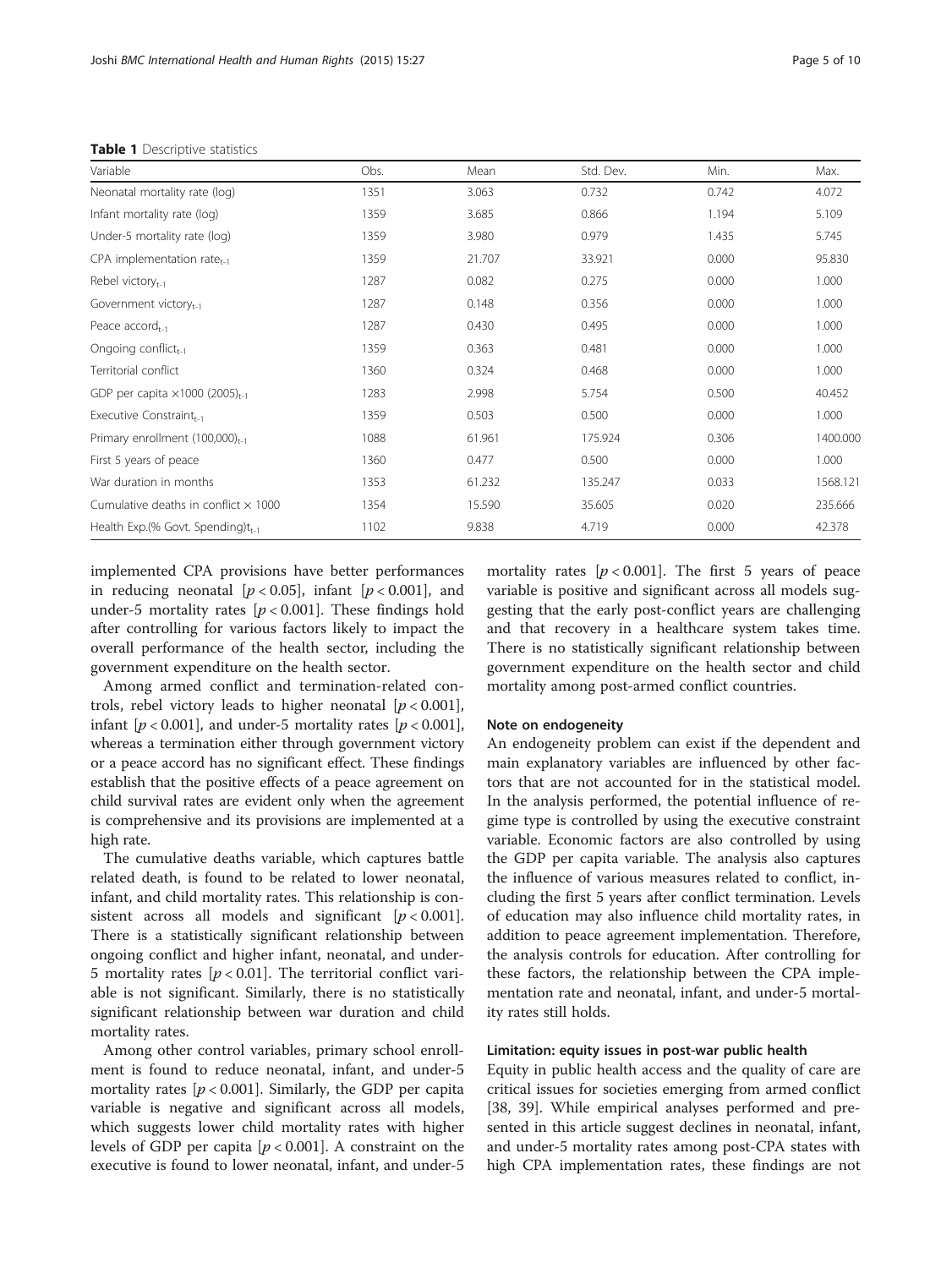### <span id="page-5-0"></span>Table 2 Child mortality in post-conflict countries

|                                              | Neonatal    |              |                         | Infant       |              |              | Under-5     |              |              |
|----------------------------------------------|-------------|--------------|-------------------------|--------------|--------------|--------------|-------------|--------------|--------------|
|                                              | (1)         | (2)          | (3)                     | (1)          | (2)          | (3)          | (1)         | (2)          | (3)          |
| CPA implementation rate <sub>t-1</sub>       | $-0.003***$ | $-0.001***$  | $-0.001$                | $-0.004***$  | $-0.002$ *** | $-0.001$ **  | $-0.005***$ | $-0.002$ *** | $-0.002$ **  |
|                                              | (0.000)     | (0.000)      | (0.000)                 | (0.000)      | (0.000)      | (0.000)      | (0.000)     | (0.000)      | (0.001)      |
| War duration in months                       | 0.000       |              | 0.000                   | 0.000        |              | 0.000        | 0.000       |              | $-0.000$     |
|                                              | (0.000)     |              | (0.000)                 | (0.000)      |              | (0.000)      | (0.000)     |              | (0.000)      |
| Cumulative deaths in conflict $\times$ 1000  | $-0.017***$ |              | $-0.010***$             | $-0.021$ *** |              | $-0.011***$  | $-0.023***$ |              | $-0.012***$  |
|                                              | (0.002)     |              | (0.002)                 | (0.002)      |              | (0.002)      | (0.002)     |              | (0.003)      |
| Territorial Conflict                         | 0.031       | $-0.041$     | $-0.051$                | 0.047        | $-0.034$     | $-0.065$     | 0.071       | $-0.017$     | $-0.051$     |
|                                              | (0.024)     | (0.026)      | (0.033)                 | (0.030)      | (0.032)      | (0.042)      | (0.033)     | (0.036)      | (0.047)      |
| Rebel victory <sub>t-1</sub>                 |             | $0.197***$   | $0.195***$              |              | $0.308***$   | $0.306***$   |             | $0.358***$   | $0.357***$   |
|                                              |             | (0.047)      | (0.053)                 |              | (0.058)      | (0.066)      |             | (0.065)      | (0.074)      |
| Government victory <sub>t-1</sub>            |             | $-0.031$     | $-0.036$                |              | $-0.031$     | $-0.041$     |             | $-0.031$     | $-0.044$     |
|                                              |             | (0.030)      | (0.028)                 |              | (0.037)      | (0.035)      |             | (0.041)      | (0.040)      |
| Peace $accord_{t-1}$                         |             | 0.033        | 0.007                   |              | 0.052        | 0.016        |             | 0.044        | $-0.005$     |
|                                              |             | (0.022)      | (0.023)                 |              | (0.028)      | (0.029)      |             | (0.031)      | (0.032)      |
| Ongoing conflict <sub>t-1</sub>              |             | $0.091***$   | $0.053***$              |              | $0.117***$   | $0.069***$   |             | $0.134***$   | $0.081***$   |
|                                              |             | (0.015)      | (0.016)                 |              | (0.019)      | (0.020)      |             | (0.021)      | (0.022)      |
| GDP per capita in 1000 (2005) <sub>t-1</sub> |             | $-0.079***$  | $-0.091***$             |              | $-0.091$ *** | $-0.104***$  |             | $-0.093***$  | $-0.106***$  |
|                                              |             | (0.005)      | (0.006)                 |              | (0.006)      | (0.007)      |             | (0.007)      | (0.008)      |
| Executive Constraint <sub>t-1</sub>          |             | $-0.127***$  | $-0.091***$             |              | $-0.151***$  | $-0.111***$  |             | $-0.178***$  | $-0.128***$  |
|                                              |             | (0.019)      | (0.019)                 |              | (0.023)      | (0.023)      |             | (0.026)      | (0.026)      |
| Primary enrollment (100,000)t-1              |             | $-0.001$ *** | $-0.001$ <sup>***</sup> |              | $-0.002$ *** | $-0.001$ *** |             | $-0.002$ **  | $-0.002$ *** |
|                                              |             | (0.000)      | (0.000)                 |              | (0.000)      | (0.000)      |             | (0.000)      | (0.000)      |
| First 5 years of peace                       |             |              | $0.063***$              |              |              | $0.082***$   |             |              | $0.095***$   |
|                                              |             |              | (0.012)                 |              |              | (0.014)      |             |              | (0.016)      |
| Health Exp.(% Govt. Spending)t-1             |             |              | $-0.001$                |              |              | $-0.001$     |             |              | $-0.002$     |
|                                              |             |              | (0.002)                 |              |              | (0.002)      |             |              | (0.002)      |
| Constant                                     | $3.370***$  | $3.376***$   | $3.505***$              | $4.063***$   | $4.062***$   | $4.211***$   | $4.395***$  | $4.387***$   | $4.550***$   |
|                                              | (0.025)     | (0.028)      | (0.041)                 | (0.031)      | (0.034)      | (0.050)      | (0.035)     | (0.038)      | (0.057)      |
| Observations                                 | 1343        | 997          | 859                     | 1351         | 997          | 859          | 1351        | 997          | 859          |
| Groups                                       | 73          | 70           | 70                      | 73           | 70           | 70           | 73          | 70           | 70           |
| F-Stat                                       | 79.99       | 56.75        | 41.89                   | 87.41        | 57.69        | 40.67        | 89.30       | 56.53        | 38.71        |
| Probability > F                              | 0.000       | 0.000        | 0.000                   | 0.000        | 0.000        | 0.000        | 0.000       | 0.000        | 0.000        |

Mortality Rate is in 1000 live births (logged)

Estimation in fixed effects (within) regression. Standard errors in parentheses

*CPA* Comprehensive peace agreement, *GDP* Gross domestic product  $\bar{\rho}$  < 0.05,  $\bar{\ }^*p$  < 0.01,  $\bar{\ }^*p$  < 0.001

indicative of equity in public health access and quality. As the World Health Organization suggested in its 2011 report, aggregate national level data, which are used in this analysis, can mask inequalities among population subgroups (p. 37) [[5](#page-8-0)]. As such, post-armed conflict states that negotiate and implement CPAs can still achieve significant progress toward MDG 4 (reducing child mortality) at the national level while some of the regions within the country significantly lag behind. Research consistently shows

that a higher risk of armed conflict correlates with a higher rate of child mortality [\[40, 41](#page-8-0)]. Likewise, postarmed conflict states with higher child mortality rates are more susceptible to the recurrence of armed conflict [[42](#page-8-0), [43](#page-8-0)]. In this regard, as CPA implementation is related to a decline in child mortality rates, post-CPA states with higher implementation rates will have a lower risk of relapse into violent conflict. Nevertheless, when healthcare provision and quality is inequitable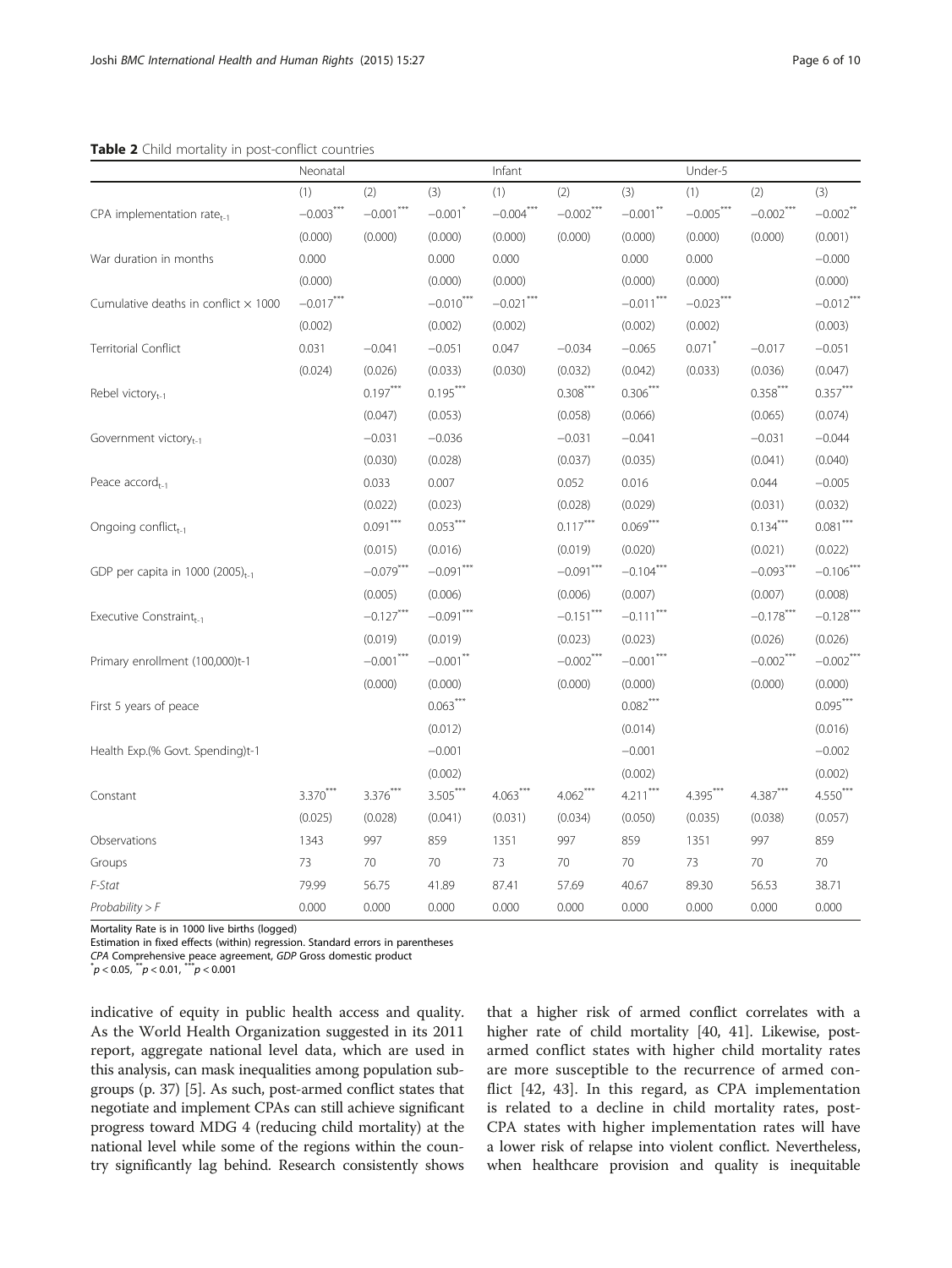across a country, unaddressed grievances may still lead to a higher risk of conflict recidivism.

As an illustration, armed conflict in Nepal started from the Mid-Western region of the country which faced relatively low provision and quality of healthcare service compared to the rest of the country. After 11 years of insurgency, a CPA was signed in November 2006, with an implementation rate of 60 % by 2012. Within a few years after the resolution of violent conflict, Nepal achieved its target for the MDG 4 in 2010 [\[44](#page-9-0)]. While access to healthcare has improved over the years, the regional disparity that existed prior to the onset of armed conflict has gotten worse. In 1996, 4375 babies were delivered in the presence of health professionals, and by 2010, that number had increased to 326,857. This suggests an improvement in access to healthcare services, even though most of these services were concentrated in urban centers. Figure 1 shows the neonatal mortality rate in five different regions in Nepal, comparing the national average in 1996 and 2010 [[44, 45](#page-9-0)]. As the chart indicates, Eastern, Central and Western regions in Nepal have lower neonatal mortality rates (compared to the national average), both prior to the onset of conflict in 1996 and 5 years after conflict termination in 2010. In comparison, the neonatal mortality rates in the Mid-Western and Far Western regions were higher than the national average in 1996, at 13.07 and 6.52 % respectively. This gap further increased to over 63 and 75 % in the post-CPA period in 2010. One of the reasons for the persistence in regional imbalance is the failure on the part of the Nepali government to send trained doctors to those

regions. As a result, many rural communities outside urban centers relied too much on paramedics for basic health services [[46\]](#page-9-0). Even though Nepal met the MDG 4, the regions where the armed conflict started have been neglected by the post-war Nepali government in health provisions. Nepal is illustrative of how an overall decline in child mortality in post-CPA countries does not necessarily represent equal access and quality in healthcare service.

While this article finds that an increase in CPA implementation rate leads to a decline in infant mortality rates, this significant finding should be interpreted cautiously for the following reasons. First, the infant mortality data used in the analysis was macro-level or national level data. For this type of study, it is ideal to analyze micro-level data from those specific communities affected by armed conflict because the national level data may mask community-level health performance. Annualized child mortality data for all conflict-affected communities around the globe however do not exist. Second, data coming from rural villages or remote parts of the country are expected to be faulty, incomplete or non-existent. While faulty data from few communities are less likely to influence the general and aggregate national level data, faulty data from many villages or communities can influence the aggregated national level data. Lastly, due to the lack of annualized data the analysis performed in this study was unable to include indicators measuring the availability of health professionals and their effectiveness in health services delivery. More complete and verified data from household surveys in

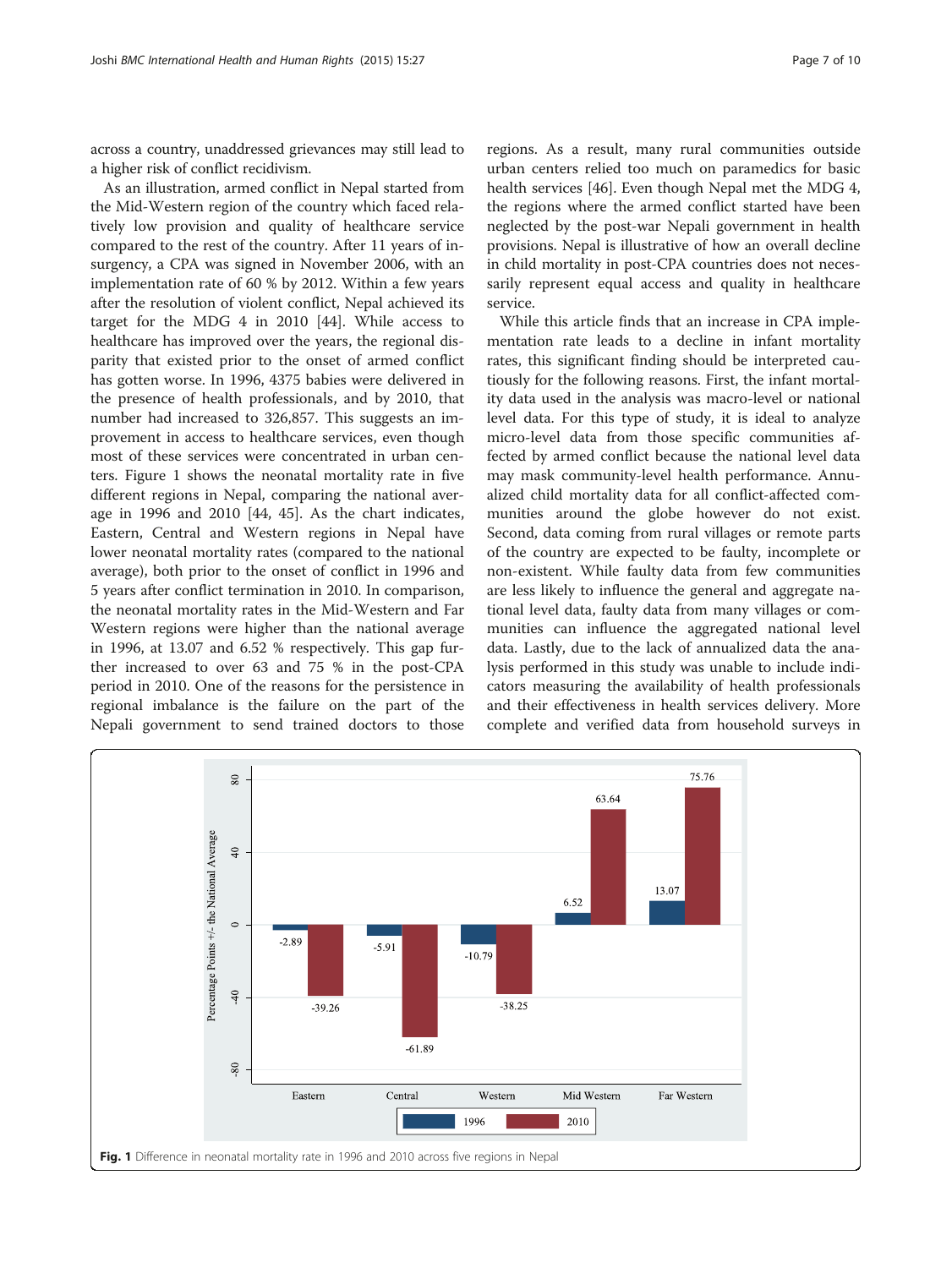conflict affected areas will further determine whether there have been improvements in child survival rates in post-CPA states.

## Conclusion

Various studies have shown that countries with high child mortality rates are more susceptible to the onset of armed conflict, and that these conflicts arise in the areas of the country with the highest child mortality rates. Armed conflict also leads to higher conflict-related deaths and injuries in the post-conflict period. Moreover, armed conflict is likely to recur in countries with high child mortality rates. In empirical social science research, child mortality is used as an indicator that best captures variations in socio-economic development. This suggests that armed conflict is both a development and a public health issue. This study empirically demonstrates that the child mortality rate declines more rapidly in postarmed conflict countries that negotiated and implemented CPAs than those that did not.

Post-CPA countries face short-term and long-term needs related to health provisions. In the short-term, the cessation of hostilities after the CPA is signed often leads to a rapid return of IDPs and refugees to their prior communities. Many of these communities, devastated by the conflict, lack physical health infrastructure and trained health professionals to provide critical assistance in safe motherhood, child immunization, child malnutrition, and other preventative care needs. Access to food and safe drinking water are equally critical. These issues can be addressed in the short term when voluntary communities of health professionals can access and work in these war-affected communities. Donor countries and agencies often provide the critical support for this work. If short-term medical needs are met, the child mortality rate may be less likely to increase. After a CPA is signed, armed hostilities cease and former warring groups gradually return to normal activities, a different result than with a decisive government or rebel victory. CPA negotiation and implementation signals a commitment to peace from former warring parties. Donor countries and agencies may consider active CPA implementation in a post-armed conflict country as a sign for readiness and a higher likelihood for success in their intervention plans. As suggested in this article, an improved public healthcare sector will decrease child mortality rates in the long term. The performance of the healthcare sector can significantly improve through better policies and structures negotiated in a CPA. Many provisions in CPA seek to address prior grievances which led to the onset of the conflict, including a variety of political, social and economic realities, often having a direct or indirect impact on healthcare provision in the country. While CPA provisions seek to address these grievances, robust monitoring,

evaluation, and advocacy will be needed to ensure and measure the success of addressing grievances through CPA implementation.

In the long term, implementing provisions negotiated in CPAs can help address grievances related to political, social, and economic policies. Addressing these grievances will significantly influence the overall public healthcare sector and its performance alongside other sectors. An improved public healthcare sector will decrease child mortality rates in the long term. The critical issue, however, is whether institutional reforms and new policies will meaningfully address the underlying grievances of the masses. Robust monitoring, evaluation, and advocacy help to understand the extent underlying grievances are addressed when CPA provisions are implemented. Donor countries and agencies, as well as monitoring and advocacy groups, can provide valuable resources and inputs in this regard.

#### Ethical approval

Ethics Approval/Statement EA not required. This manuscript does not use data collected from human subjects. Article provides sources for the data used in the analysis.

## **Endnotes**

<sup>1</sup>In this article, "child mortality rate" refers to neonatal, infant, and under-the-age-of-five mortality rate. Neonatal mortality rate measures the number of those who die before reaching 28 days of age (out of 1000 live births); infant mortality rate measures the number of infants dying before reaching 1 year of age (out of 1000 live births); under-5 mortality rate measures the probability that a newborn baby will die before reaching age five (out of 1000 newborns). <sup>2</sup>

<sup>2</sup>The UCDP defines a situation as *armed conflict* when at least 25 battle-related deaths (including military and civilian fatalities) occur in one calendar year. Armed conflict termination is coded when fighting stops in a conflict dyad for more than a year either by signing an accord, a decisive military victory (rebel or government), or no/low conflict activities. If a country is fighting multiple conflicts and one conflict is coded terminated, a post-armed conflict year starts. <sup>3</sup>

<sup>3</sup>Conflict termination data is updated up to 2012.

<sup>4</sup>Minimum implementation means that signatories of the accord have made some efforts toward implementation, but the current rate of progress, if continued, will not produce full implementation. Intermediate implementation means that the current efforts and rate of implementation are viable to produce full implementation in two-three years. Full implementation refers to complete or nearly complete implementation processes.

Terminated in peace agreement variable is coded when the conflict is coded terminated either through (1)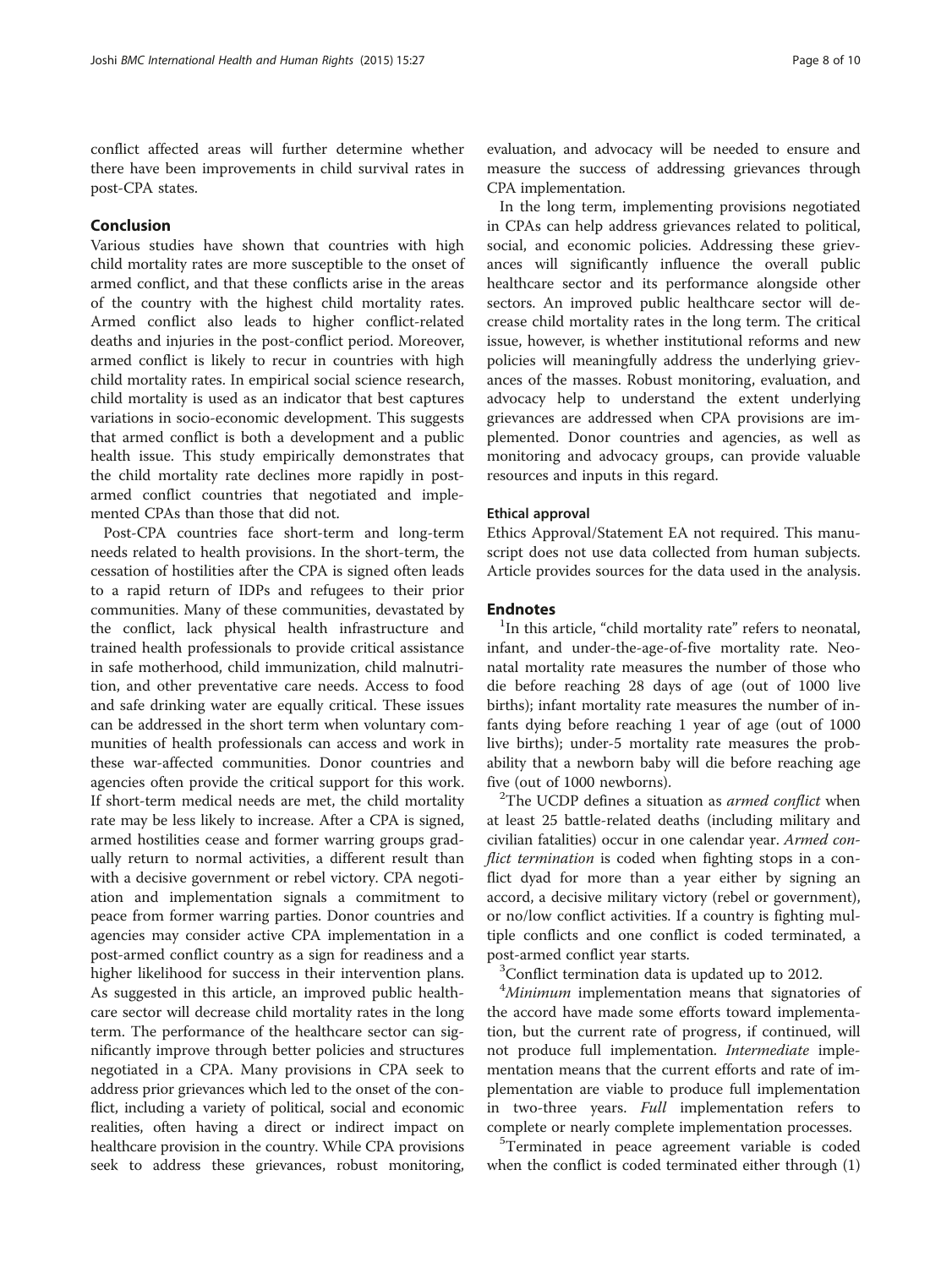<span id="page-8-0"></span>peace agreement, (2) ceasefire agreement with conflict regulation, or (3) ceasefire agreement.

## Additional file

[Additional file 1:](http://www.biomedcentral.com/content/supplementary/s12914-015-0066-7-s1.docx) List of post-armed conflict countries. (DOCX 14 kb)

#### Abbreviations

CPA: Comprehensive peace agreement; PAM: Peace Accords Matrix; UCDP: Uppsala Conflict Data Program; IDPs: Internally displaced persons; MDG: Millennium Development Goals; UNICEF: United Nations International Children's Fund; GDP: Gross domestic product.

#### Competing interests

The author declares no competing interests.

#### Authors' information

The Author holds a PhD in Political Science from the University of North Texas, and is a Research Assistant Professor and Associate Director of the Peace Accords Matrix (PAM) project.

#### Availability of data and materials

Not applicable.

#### Acknowledgement

I thank Sharon Kniss for her research assistance. Edwin Michael and Jason Quinn provided useful comments and suggestions.

### Received: 13 February 2015 Accepted: 28 September 2015 Published online: 08 October 2015

### References

- 1. Nations U. Implementation of the United Nations millennium declaration report of the secretary general (A/58/323). New York: NY: United Nations General Assembly; 2003.
- 2. Nations U. Millennium development goals report 2014. New York: NY: United Nations; 2014.
- 3. UNICEF. Committing to child survival: a promise renewed (Progress Report 2012). New York: NY: UNICEF; 2013.
- 4. USAID. Child survival call to action: ending preventable child death. 2012. [http://5thbday.usaid.gov/pages/responsesub/roadmap.pdf.](http://5thbday.usaid.gov/pages/responsesub/roadmap.pdf)
- 5. WHO. Monitoring maternal, newborn and child health: understanding key progress indicators. Geneva: Switzerland: World Health Organization; 2011.
- 6. UNICEF. Every child counts: revealing disparities, advancing children's rights. New York: NY: UNICEF; 2014.
- Lake DA, Baum MA. The invisible hand of democracy political control and the provision of public services. Com Polit Stud. 2001; doi:[10.1177/](http://dx.doi.org/10.1177/0010414001034006001) [0010414001034006001.](http://dx.doi.org/10.1177/0010414001034006001)
- 8. Navia P, Zweifel T. Democracy, dictatorship, and infant mortality revisited. J Democr. 2003; doi:[10.1353/jod.2000.0047.](http://dx.doi.org/10.1353/jod.2000.0047)
- 9. Boix C. Democracy and redistribution. New York: Cambridge University Press; 2003.
- 10. Bueno De Mesquita B, Smith A, Siverson RM, Morrow JD. The logic of political survival. Cambridge, Massachusetts: MIT Press; 2003.
- 11. Franco Á, Álvarez-Dardet C, Ruiz MT. Effect of democracy on health: ecological study. BMJ. 2004; doi[:10.1136/bmj.329.7480.1421](http://dx.doi.org/10.1136/bmj.329.7480.1421).
- 12. Regidor E, Pascual C, Martínez D, Calle ME, Ortega P, Astasio P. The role of political and welfare state characteristics in infant mortality: a comparative study in wealthy countries since the late 19th century. Int J Epidemiol. 2011; doi[:10.1093/ije/dyr092](http://dx.doi.org/10.1093/ije/dyr092).
- 13. Garfield RM, Frieden T, Vermund SH. Health-related outcomes of war in Nicaragua. Am J Public Health. 1987; doi[:10.2105/AJPH.77.5.615.](http://dx.doi.org/10.2105/AJPH.77.5.615)
- 14. Kiros G-E, Hogan DP. War, famine and excess child mortality in Africa: the role of parental education. Int J Epidemiol. 2001; doi[:10.1093/ije/30.3.447](http://dx.doi.org/10.1093/ije/30.3.447).
- 15. Murray CJ, King G, Lopez AD, Tomijima N, Krug EG. Armed conflict as a public health problem. BMJ. 2002; doi:[10.1136/bmj.324.7333.346.](http://dx.doi.org/10.1136/bmj.324.7333.346)
- 16. Lee TJ, Mullany LC, Richards AK, Kuiper HK, Maung C, Beyrer C. Mortality rates in conflict zones in Karen, Karenni, and Mon states in eastern Burma. Trop Med Int Health. 2006; doi:[10.1111/j.1365-3156.2006.01651.x](http://dx.doi.org/10.1111/j.1365-3156.2006.01651.x).
- 17. Brentlinger PE, Hernán MA. Armed conflict and poverty in Central America: the convergence of epidemiology and human rights advocacy. Epidemiol. 2007; doi[:10.1097/EDE.0b013e3181570c24](http://dx.doi.org/10.1097/EDE.0b013e3181570c24).
- 18. Human Security Report Project. Human security report 2009/2010: the causes of peace and the shrinking costs of War. New York: Oxford University Press; 2011.
- 19. Gates S, Hegre H, Nygård HM, Strand H. Development consequences of armed conflict. World Dev. 2012; doi:[10.1016/j.worlddev.2012.04.031](http://dx.doi.org/10.1016/j.worlddev.2012.04.031).
- 20. Parmar PK, Benjamin-Chung J, Smith LS, Htoo SN, Laeng S, Lwin A et al. Health and human rights in eastern Myanmar prior to political transition: a population-based assessment using multistaged household cluster sampling. BMC Int Health Hum Rights. 2014; doi:[10.1186/1472-698×-14-15.](http://dx.doi.org/10.1186/1472-698�-14-15)
- 21. Ghobarah HA, Huth P, Russett B. The post-war public health effects of civil conflict. Soc Sci Med. 2004; doi:[10.1016/j.socscimed.2003.11.043.](http://dx.doi.org/10.1016/j.socscimed.2003.11.043)
- 22. Iqbal Z. Health and human security: The public health impact of violent conflict. Int Stud Quart. 2006; doi[:10.1111/j.1468-2478.2006.00417.x.](http://dx.doi.org/10.1111/j.1468-2478.2006.00417.x)
- 23. Hoddie M, Smith JM. Forms of civil war violence and their consequences for future public health. Int Stud Quart. 2009; doi:[10.1111/j.1468-2478.2008.01528.x](http://dx.doi.org/10.1111/j.1468-2478.2008.01528.x).
- 24. Li Q, Wen M. The immediate and lingering effects of armed conflict on adult mortality: a time-series cross-national analysis. J Peace Res. 2005; doi[:10.1177/0022343305054092.](http://dx.doi.org/10.1177/0022343305054092)
- 25. Kreutz J. How and when armed conflicts end: Introducing the UCDP Conflict Termination dataset. J Peace Res. 2010; doi:[10.1177/](http://dx.doi.org/10.1177/0022343309353108) [0022343309353108](http://dx.doi.org/10.1177/0022343309353108).
- 26. Ahmad OB, Lopez AD, Inoue M. The decline in child mortality: a reappraisal. Bull World Health Organ. 2000; doi:[10.2471/BLT.09.075085.](http://dx.doi.org/10.2471/BLT.09.075085)
- 27. World Bank. World development indicators. Washington D.C: World Bank; 2013.
- 28. Joshi M, Darby J. Introducing the Peace Accords Matrix (PAM): a database of comprehensive peace agreements and their implementation, 1989–2007. Peacebuilding. 2013; doi[:10.1080/21647259.2013.783259](http://dx.doi.org/10.1080/21647259.2013.783259).
- 29. Joshi M, Quinn JM, Regan PM. Annualized implementation data on comprehensive intrastate peace accords, 1989–2012. J Peace Res. 2015; doi[:10.1177/0022343314567486.](http://dx.doi.org/10.1177/0022343314567486)
- 30. Vaux T, Visman E. Service delivery in countries emerging from conflict. London: DFID; 2005.
- 31. Themnér L, Wallensteen P. Armed Conflicts, 1946–2012. J Peace Res. 2013; doi[:10.1177/0022343313494396.](http://dx.doi.org/10.1177/0022343313494396)
- 32. UCDP. UCDP Battle-Related Deaths Dataset v.5-2014. Uppsala Conflict Data Program, [www.ucdp.uu.se](http://www.ucdp.uu.se/), Uppsala University. 2014.
- 33. Lacina B, Gleditsch NP. Monitoring trends in global combat: A new dataset of battle deaths. Eur J Popul 2005; doi[:10.1007/s10680-005-6851-6.](http://dx.doi.org/10.1007/s10680-005-6851-6)
- 34. Marshall MG, Gurr TR, Jaggers K. Polity IV Project: Political Regime Characteristics and Transitions, 1800–2013. Center for Systemic Peace. 2013. <http://www.systemicpeace.org/>
- 35. Houweling TA, Kunst AE, Looman CW, Mackenbach JP. Determinants of under-5 mortality among the poor and the rich: a cross-national analysis of 43 developing countries. Int J Epidemiol. 2005; doi[:10.1093/ije/dyi190](http://dx.doi.org/10.1093/ije/dyi190).
- 36. Gakidou E, Cowling K, Lozano R, Murray CJ. Increased educational attainment and its effect on child mortality in 175 countries between 1970 and 2009: a systematic analysis. The Lancet. 2010; doi[:10.1016/S0140-6736\(10\)61257-3](http://dx.doi.org/10.1016/S0140-6736(10)61257-3).
- 37. Mashal T, Takano T, Nakamura K, Kizuki M, Hemat S, Watanabe M et al. Factors associated with the health and nutritional status of children under 5 years of age in Afghanistan: family behaviour related to women and past experience of war-related hardships. BMC Public Health. 2008; doi:[10.1186/](http://dx.doi.org/10.1186/1471-2458-8-301) [1471-2458-8-301.](http://dx.doi.org/10.1186/1471-2458-8-301)
- 38. Kruk ME, Freedman LP, Anglin GA, Waldman RJ. Rebuilding health systems to improve health and promote statebuilding in post-conflict countries: A theoretical framework and research agenda. Soc Sci Med. 2010; doi:[10.1016/](http://dx.doi.org/10.1016/j.socscimed.2009.09.042) [j.socscimed.2009.09.042](http://dx.doi.org/10.1016/j.socscimed.2009.09.042).
- 39. Newbrander W, Waldman R, Shepherd‐Banigan M. Rebuilding and strengthening health systems and providing basic health services in fragile states. Disasters. 2011; doi:[10.1111/j.1467-7717.2010.01235.x](http://dx.doi.org/10.1111/j.1467-7717.2010.01235.x).
- 40. Urdal H. People vs. Malthus: Population Pressure, Environmental Degradation, and Armed Conflict Revisited. J Peace Res. 2005; doi:[10.1177/0022343305054089.](http://dx.doi.org/10.1177/0022343305054089)
- 41. Goldstone JA, Bates RH, Epstein DL, Gurr TR, Lustik MB, Marshall MG et al. A Global Model for Forecasting Political Instability. Am J Polit Sci. 2010; doi[:10.1111/j.1540-5907.2009.00426.x](http://dx.doi.org/10.1111/j.1540-5907.2009.00426.x).
- 42. Walter BF. Does conflict beget conflict? Explaining recurring civil war. J Peace Res. 2004; doi[:10.1177/0022343304043775.](http://dx.doi.org/10.1177/0022343304043775)
- 43. Hegre H, Karlsen J, Nygård HM, Strand H, Urdal H. Predicting Armed Conflict, 2010–2050. Int Stud Quart. 2013; doi[:10.1111/isqu.12007](http://dx.doi.org/10.1111/isqu.12007).